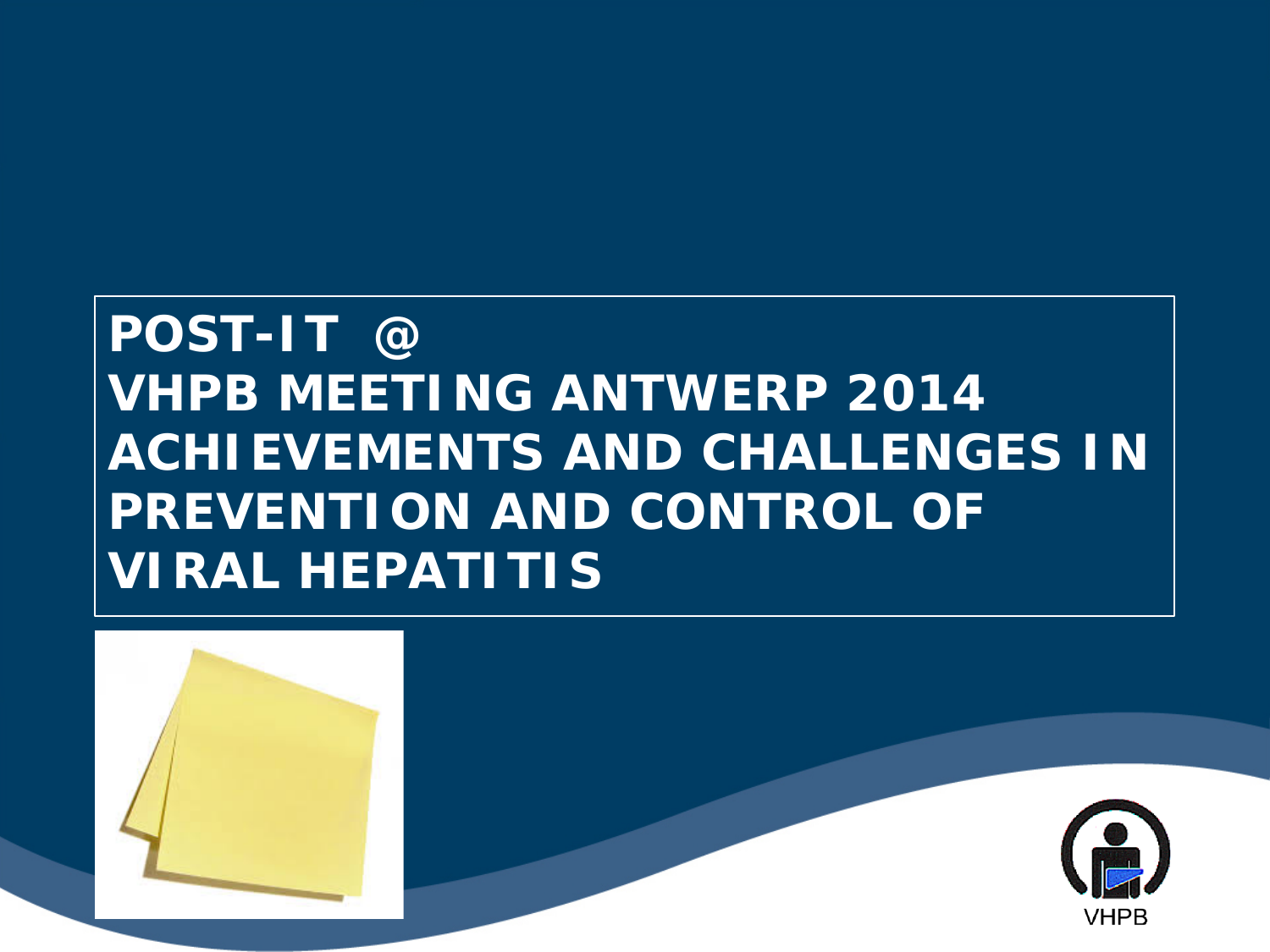## East challenges

- Risk group vaccination problems
- Problems of anti-vaccine lobby
- Importance of HBV mutants in vaccination
- Clarify the need of hepatitis B booster
- Importance of HCW vaccination
- Infected HCWs, possible source of infection. What to do?
- Hepatitis C treatment and treatment as prevention
- Very limited access to anti-viral treatment of chronic hep C
- Stigma
- Effective screening management/ regional population based surveys
- Improve surveillance system for chronic viral hepatitis
- Low awareness of viral hepatitis in public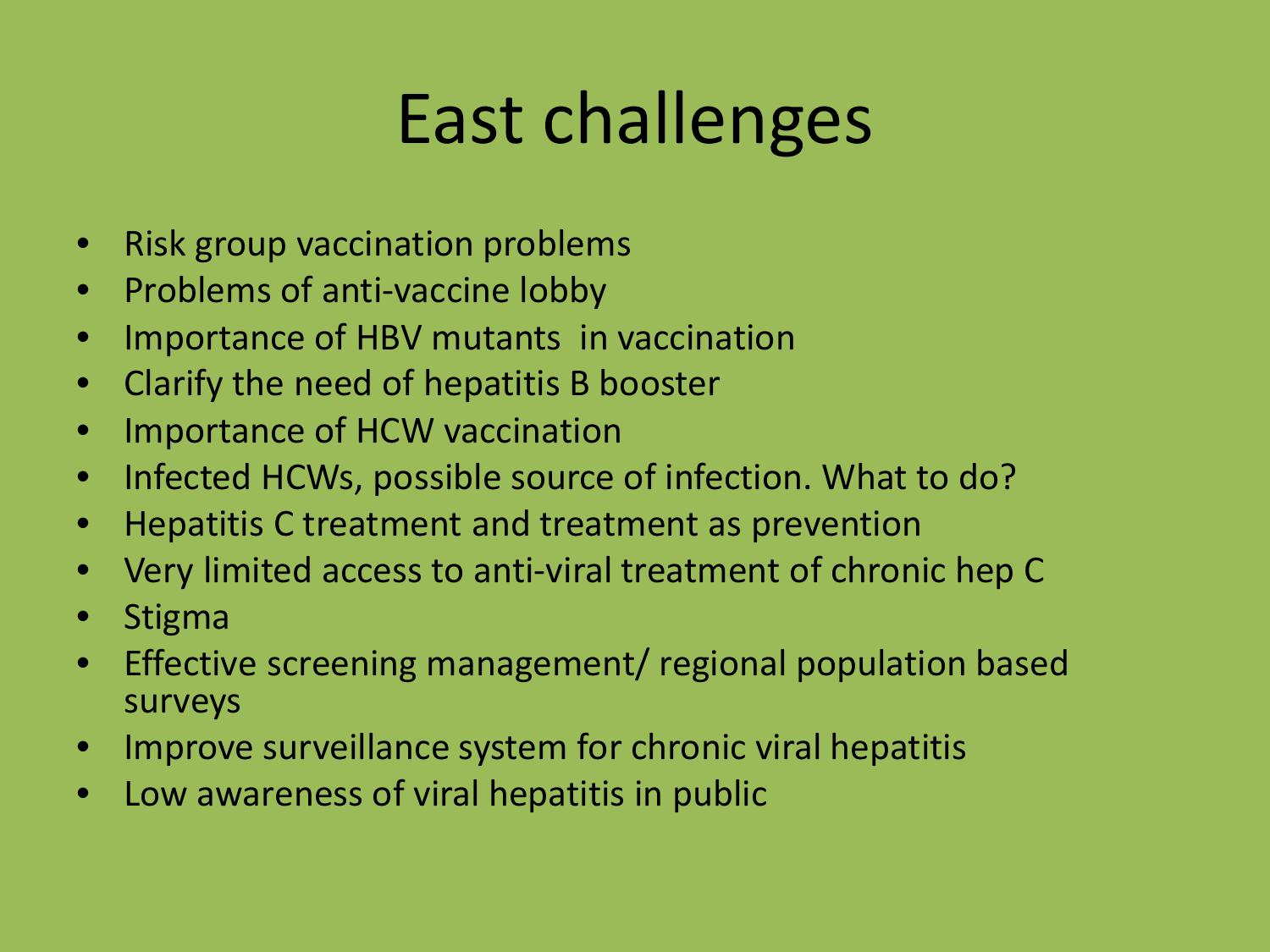#### East Achievements

- Dramatically decrease of incidence of acute hep B
- High coverage of universal vaccination in WHO-Euro region
- Big success of lobby for universal vaccination of infants
- Blood transfusion safety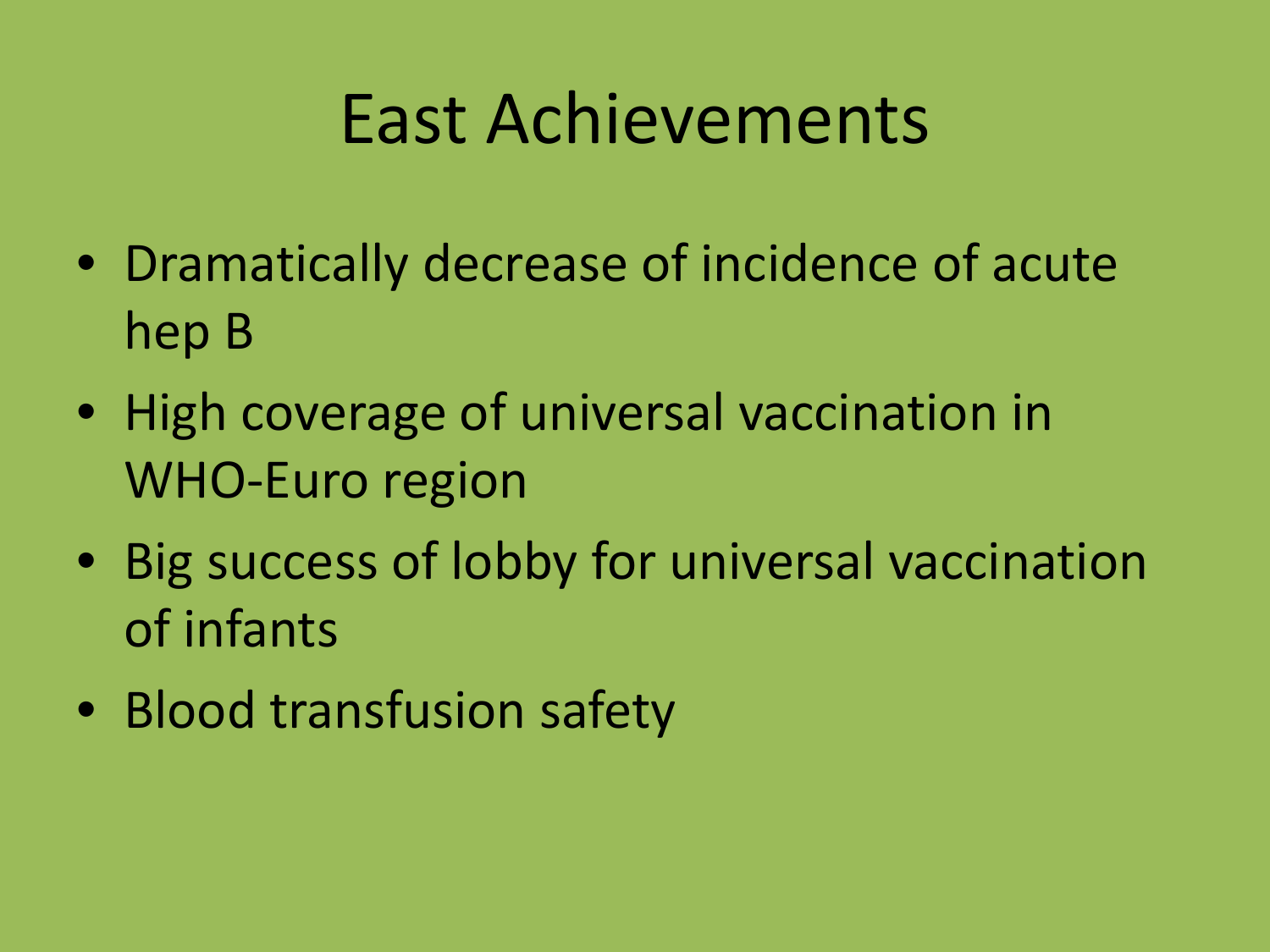## Middle - challenges

- Sustainability of vaccine supply/coverage rates/sero-prevalence
- Consequences of screening, NO screening without treatment options?
- Focus on primary prevention lost
- Power quality of surveillance systems/data
- Few programmes towards prisoners who are at high risk group
- Difficult to reach population (PWID Migrants)
- Access to treatment priority for certain groups, waiting time for care
- Lack of communication between experts in prevention/vaccinology /clinical care/treatment
- Price of treatment
- Vaccine/drug production: free market vs state governmental control
- Access to hep C drugs
- Hep C screening: public health: population screening without any follow-up plan = bad medicine / un-ethical
- legislation: no population screening without scientific advise. Target population must be offered something perceived valuable.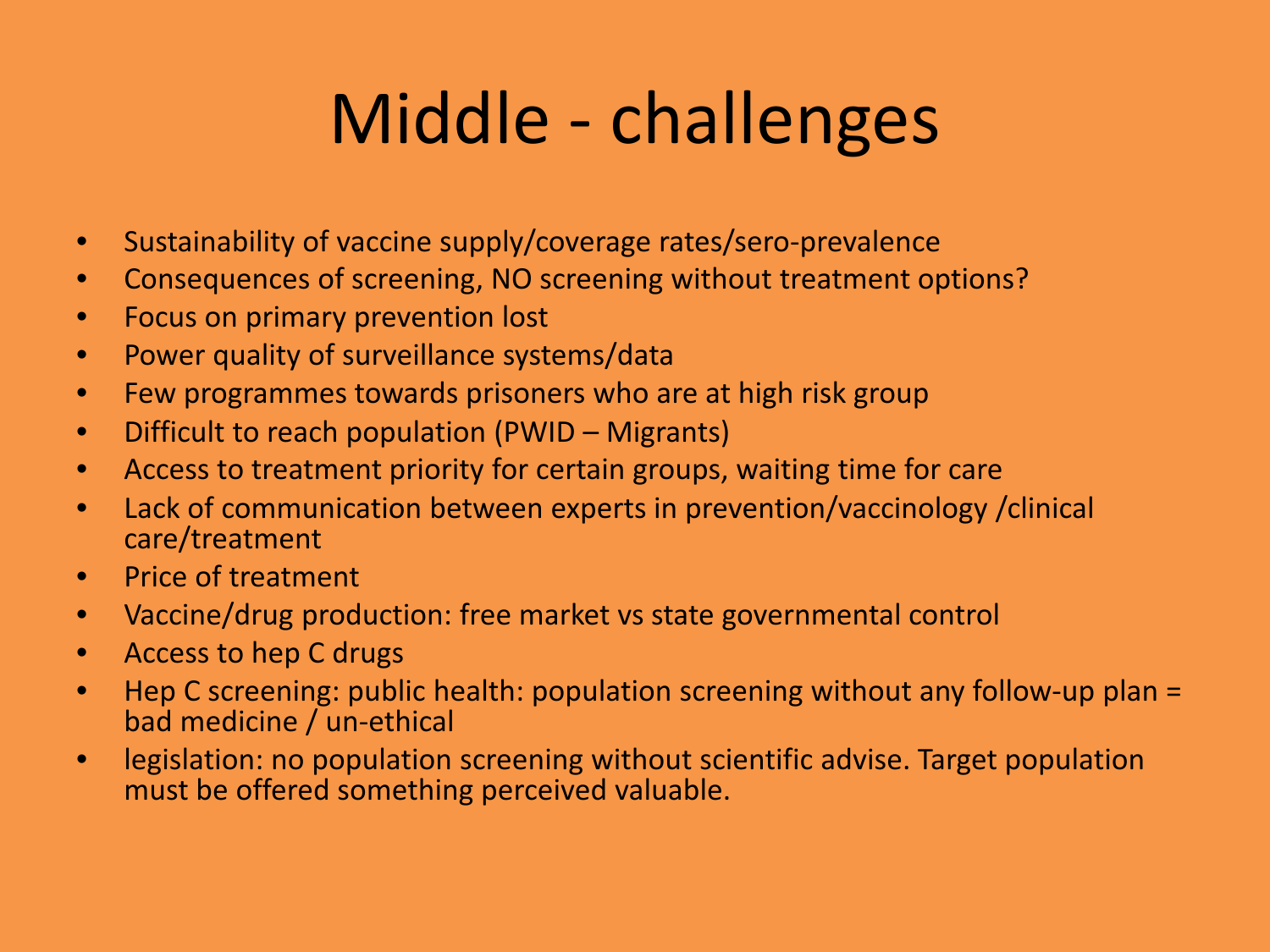#### Middle Achievements

- Immunization programmes in most countries
- Growing cohort of immune children and ado's
- HBV = model for introduction of other vaccines in schools and ado's
- Awareness about hepatitis burden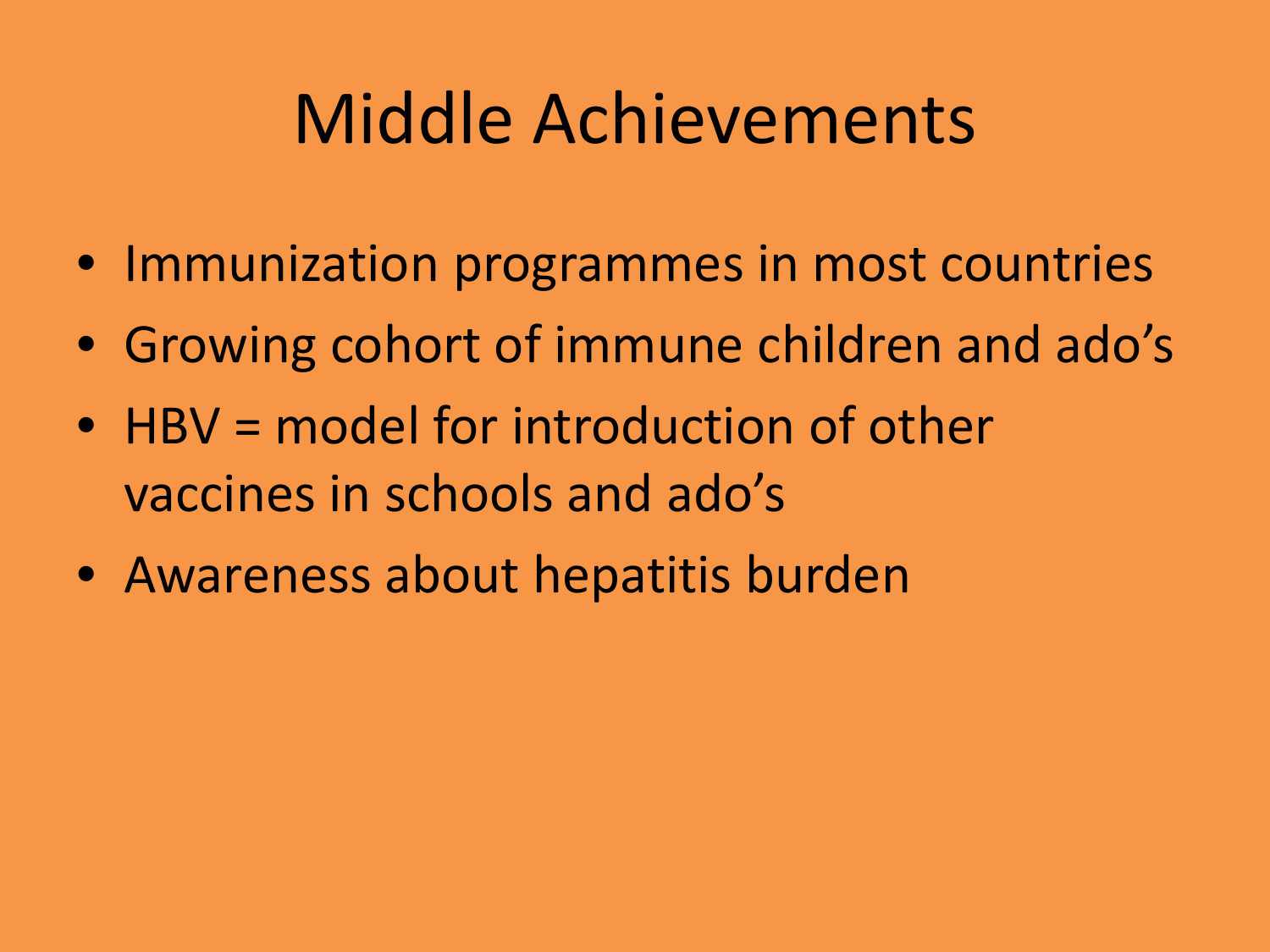## Nord - challenges

- Ensuring access to low threshold services
- Hep B: address new diagnostic tools (PCR)
- Secure access to treatment i.e. Tools for referrals form primary care
- Guidance patients with occult hep B
- Board dissemination of meeting reports
- How measure impact?
- How to encourage more active participating of people attending VHPB meeting (moderated email comments)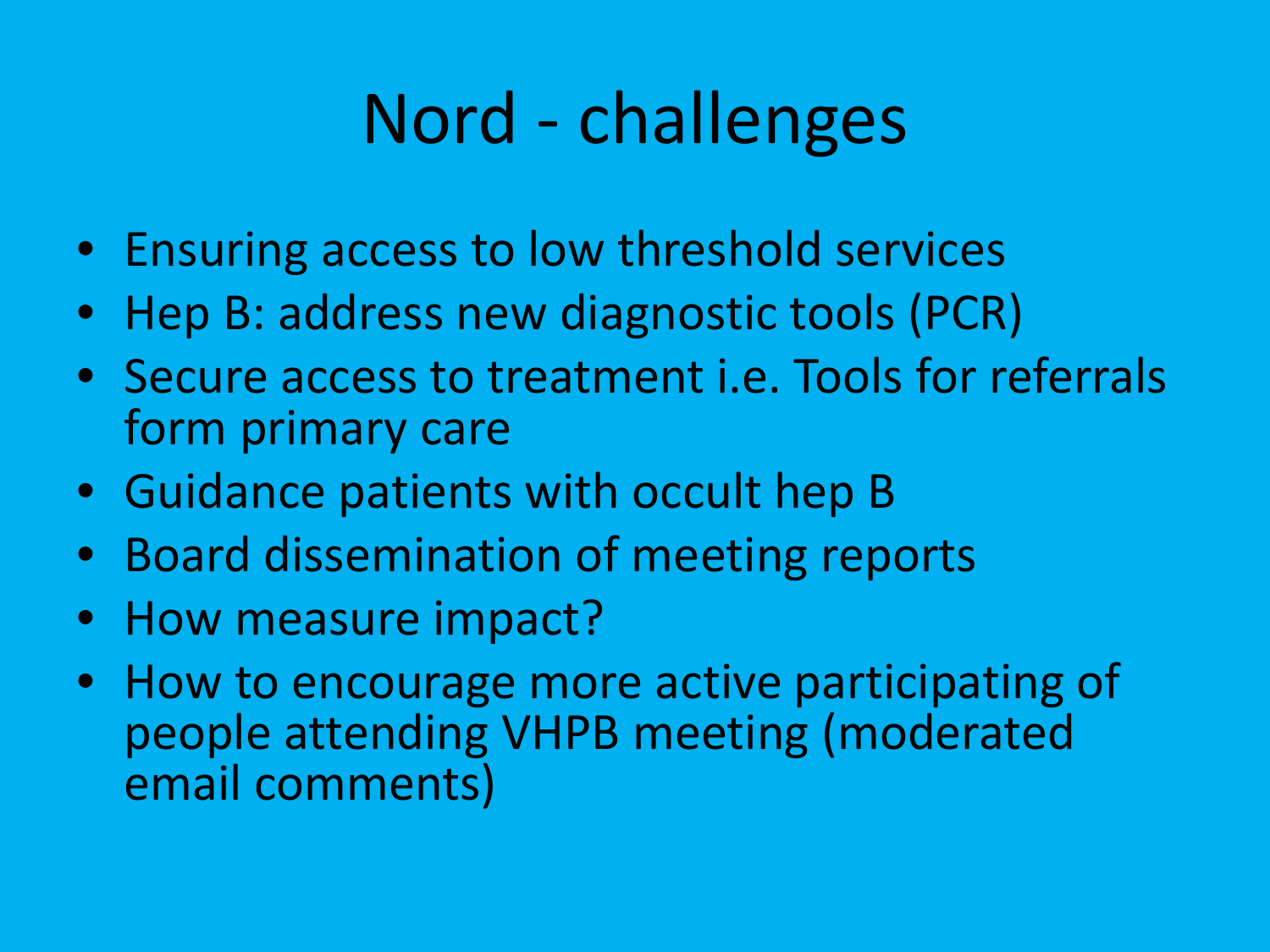#### Nord - achievements

• Huge info resource created on website and print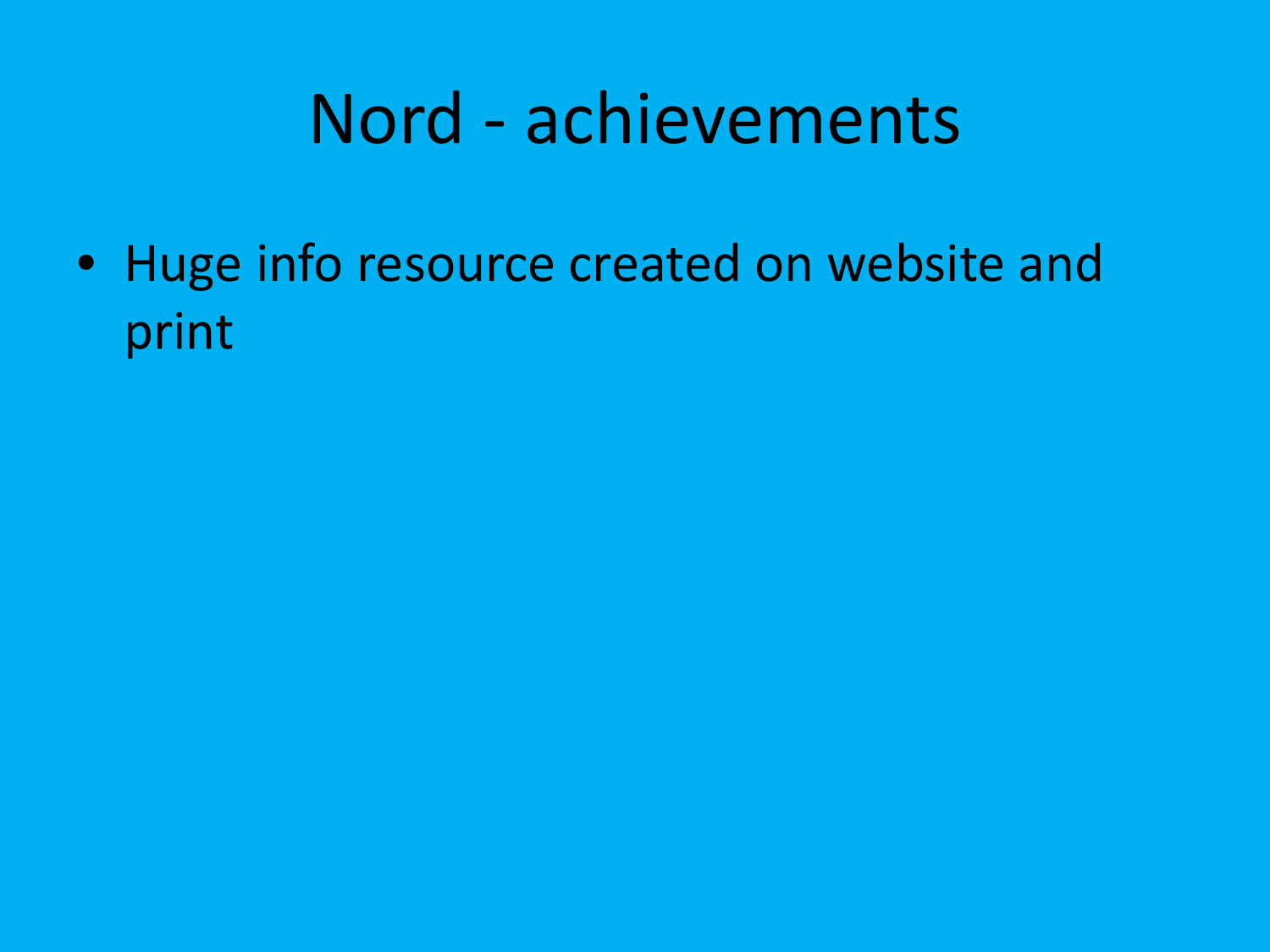#### South- challenges

- To work for eradication of hepatitis A
- To enhance surveillance of chronic hepatitis
- Under-reporting of chronic hepatitis B and C
- HCW vaccination
- Economic crisis and sustained high vaccination coverage
- To work for eradication of Hepatitis B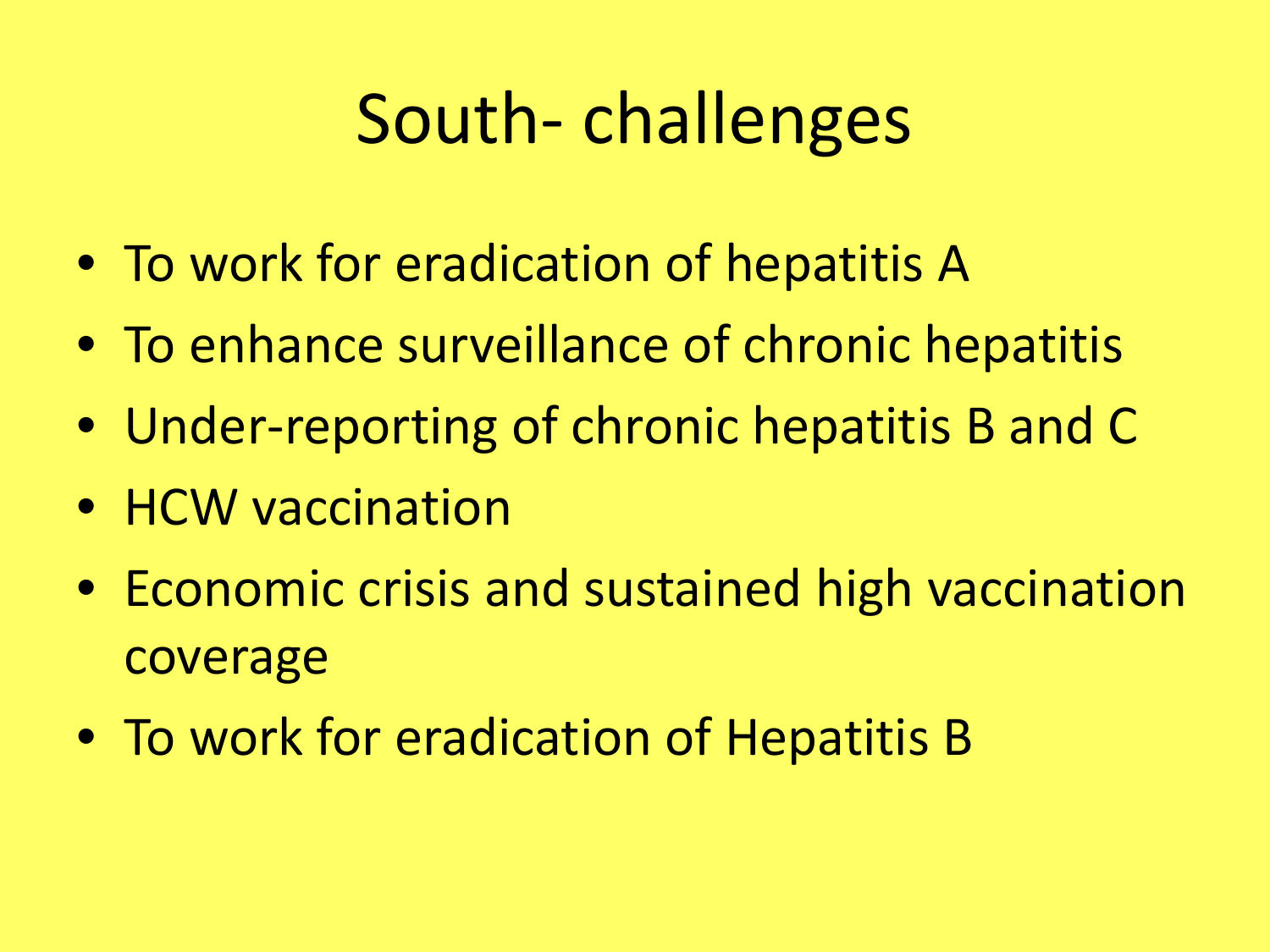#### South- Achievements

#### VHPB

- Multicultural group
- Help lobbying in specific countries
- Including advocacy groups in VHPB
- Very good technical meetings
- Website with a lot of information
- Meetings in countries gathering experts, not done by others **General**
- Sustained high vaccine coverage for HBV
- Excellent coverage with hepatitis B vaccine
- Good surveillance system on acute hepatitis
- Good expertise at the country level on all aspects of viral hepatitis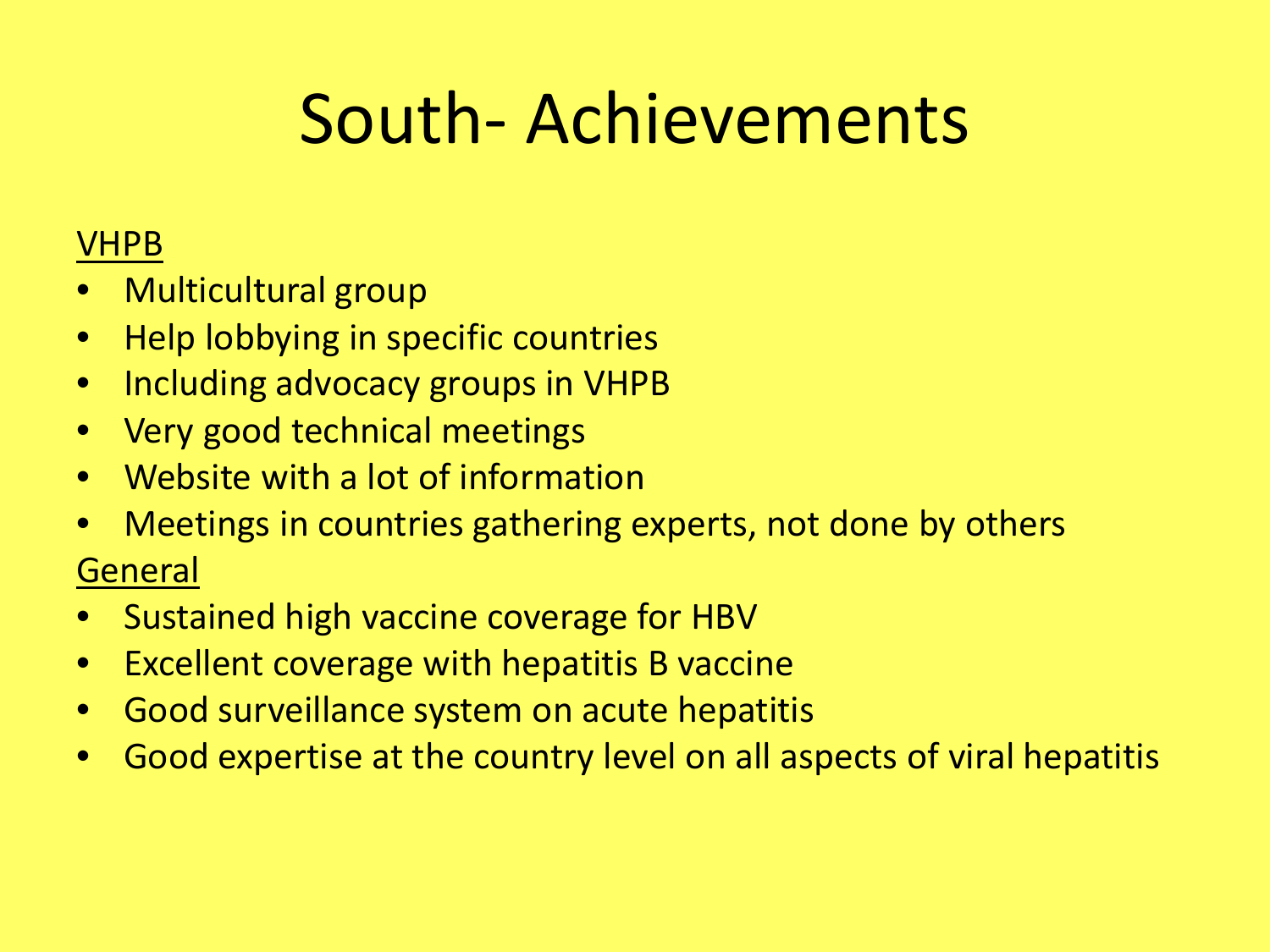# Health organisations- challenges

- Access to diagnostics and treatment
- A good surveillance system in every country
- **Destigmatization**
- **Resources**
- Lack of national policies and strategies for hepatitis
- Implementation of worn reduction strategies
- Awareness amongst:
	- Health care workers
	- Target groups
	- Policy makers
- Access to care and treatment for every patient
- Stigmatization + discrimination of 'risk groups': IDU's, MSM
- Political commitments
- Ethics of hep B and C screening if you can't afford to treat patients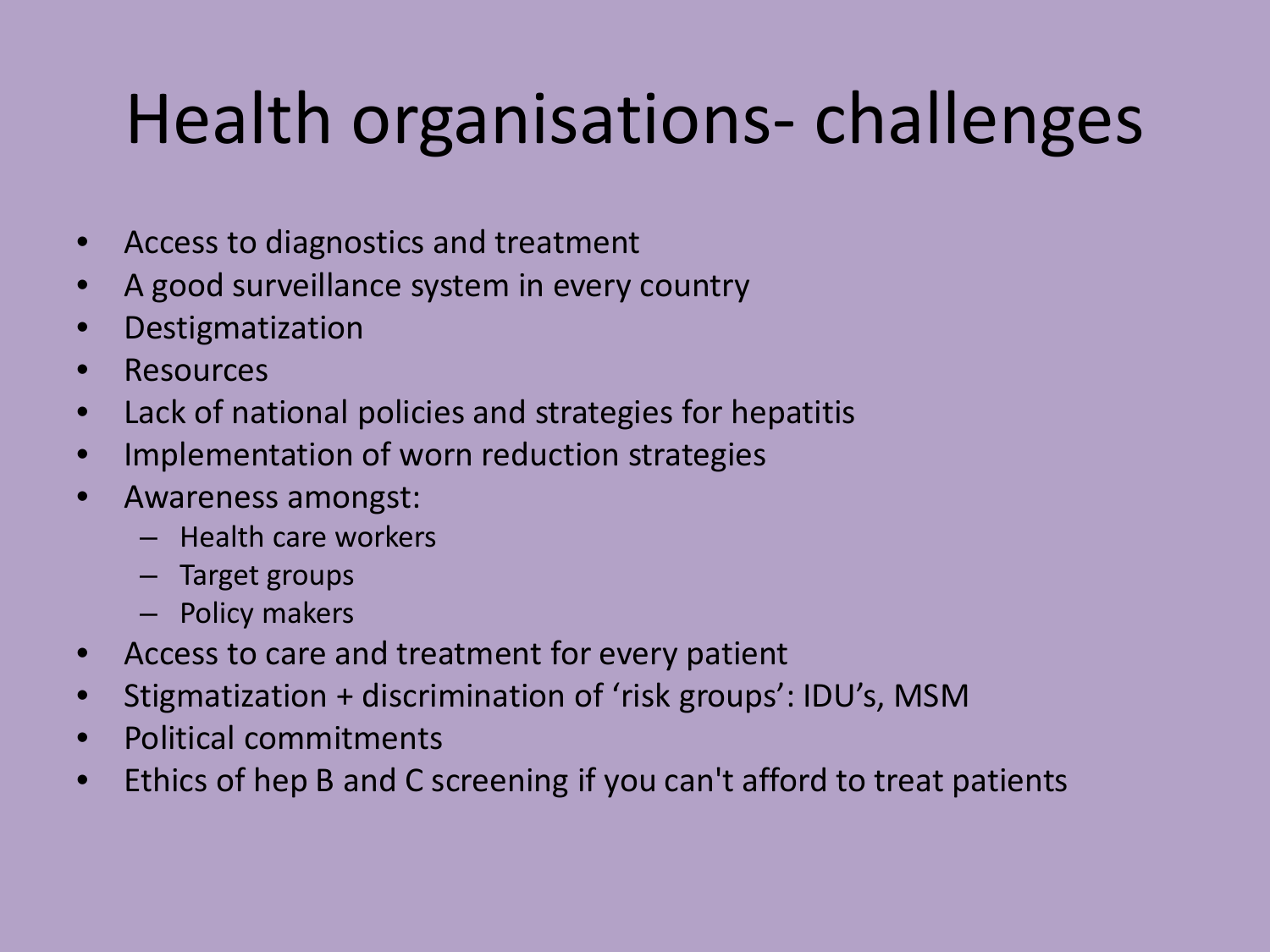## Health organisations- challenges

- Viral hepatitis prevention in displaced populations: refugees, newly independent states (eastern Ukraine and South Ossetia)
- Viral hepatitis prevention for migrants
- Role of criminalization of drug use as an impediment to public health control (harm reduction)
- Build on lessons learned from GAVI to improve access to HCV and HBV therapy
- Re-discuss definition for surveillance of chronic diseases
- Improving the quality of laboratory testing to test and monitor treatment outcomes
- The role at anti-viral medications in prevention. Cure as prevention for IDU population as for HCV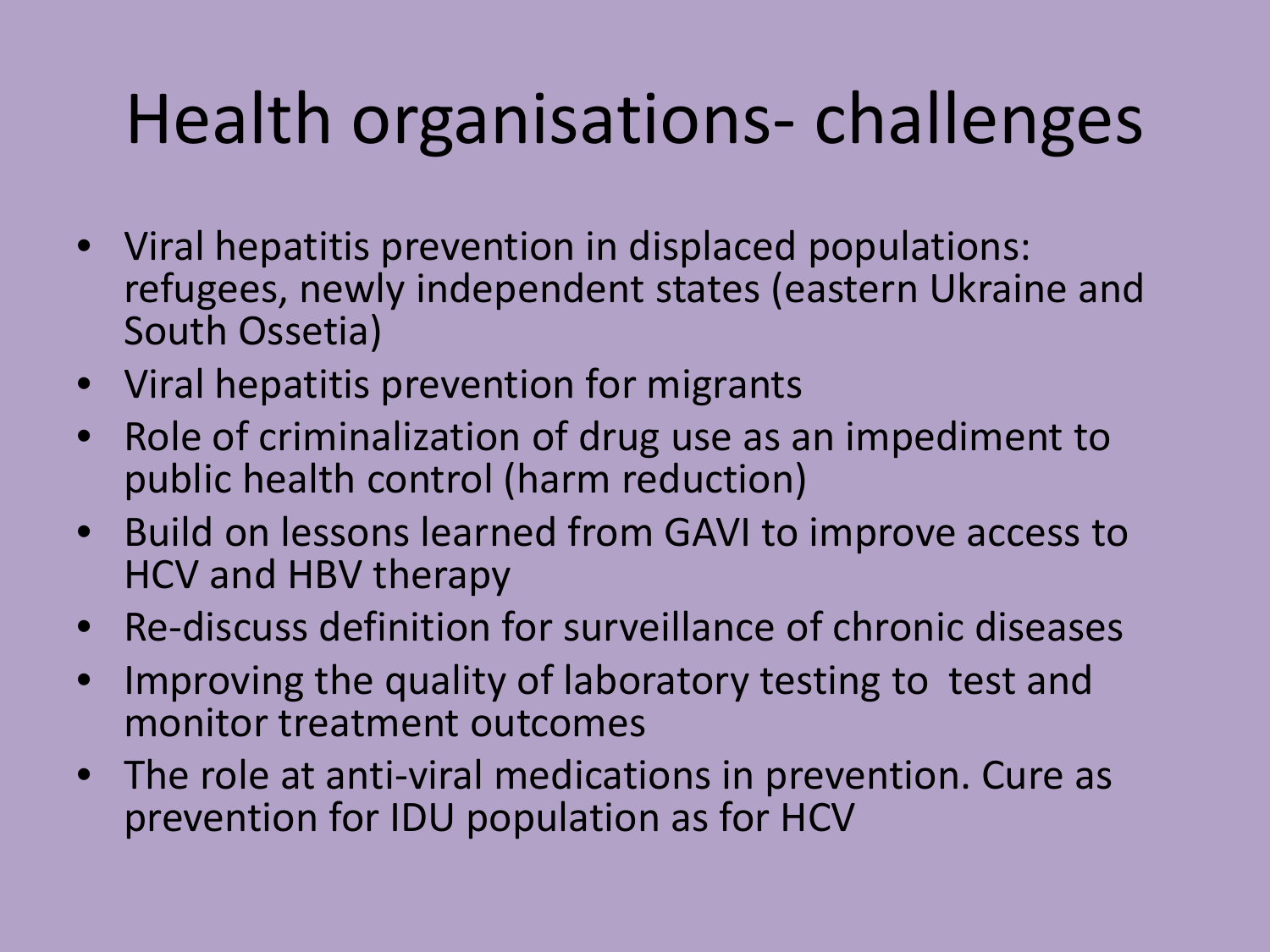## Health organisations- challenges

- Availability of needle exchange programs
- National hepatitis action plan in every country
- Lack of surveillance
- Political commitments
- Technical support for countries wishing to do sero-surveys to determine prevalence of HBsAg in Children
- Pricing of treatment